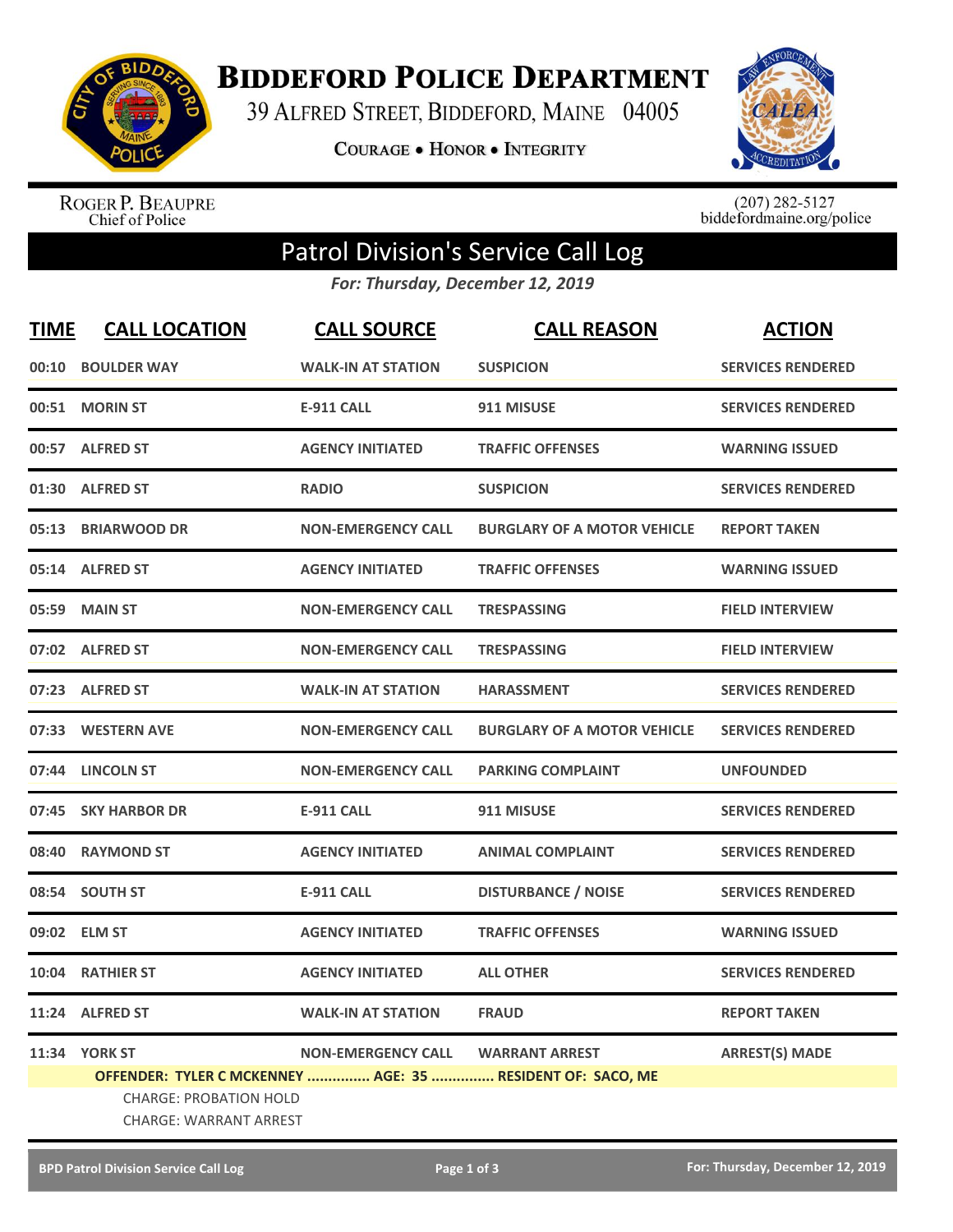| <b>TIME</b> | <b>CALL LOCATION</b>        | <b>CALL SOURCE</b>        | <b>CALL REASON</b>          | <b>ACTION</b>             |
|-------------|-----------------------------|---------------------------|-----------------------------|---------------------------|
|             | 11:51 BARRA RD              | <b>E-911 CALL</b>         | <b>ANIMAL COMPLAINT</b>     | <b>SERVICES RENDERED</b>  |
|             | 12:03 ANDREWS RD            | <b>E-911 CALL</b>         | 911 MISUSE                  | <b>NO ACTION REQUIRED</b> |
|             | 12:38 ENTERPRISE DR         | <b>NON-EMERGENCY CALL</b> | <b>SUSPICION</b>            | <b>SERVICES RENDERED</b>  |
|             | 12:54 SOUTH ST              | <b>NON-EMERGENCY CALL</b> | <b>ARTICLES LOST/FOUND</b>  | <b>SERVICES RENDERED</b>  |
|             | 12:57 ALFRED ST             | <b>NON-EMERGENCY CALL</b> | <b>THEFT</b>                | <b>REPORT TAKEN</b>       |
|             | 12:59 MARINER WAY           | <b>NON-EMERGENCY CALL</b> | <b>ARTICLES LOST/FOUND</b>  | <b>SERVICES RENDERED</b>  |
|             | 13:00 ALFRED ST             | <b>WALK-IN AT STATION</b> | <b>MENTAL ILLNESS CASES</b> | <b>SERVICES RENDERED</b>  |
|             | 13:11 GRANITE POINT RD      | <b>AGENCY INITIATED</b>   | <b>ANIMAL COMPLAINT</b>     | <b>SERVICES RENDERED</b>  |
|             | 13:36 ALFRED ST             | <b>WALK-IN AT STATION</b> | <b>MENTAL ILLNESS CASES</b> | <b>CALL TRANSFERRED</b>   |
|             | 13:52 POOL ST + SOKOKIS RD  | <b>AGENCY INITIATED</b>   | <b>TRAFFIC OFFENSES</b>     | <b>VSAC ISSUED</b>        |
|             | 13:58 OCEAN AVE             | <b>NON-EMERGENCY CALL</b> | <b>ANIMAL COMPLAINT</b>     | <b>SERVICES RENDERED</b>  |
|             | 14:29 ALFRED ST             | <b>WALK-IN AT STATION</b> | <b>PAPERWORK</b>            | <b>PAPERWORK SERVED</b>   |
|             | 14:38 PEARL ST              | <b>E-911 CALL</b>         | 911 MISUSE                  | <b>NO ACTION REQUIRED</b> |
|             | 15:02 GREEN ST              | <b>E-911 CALL</b>         | 911 MISUSE                  | <b>SERVICES RENDERED</b>  |
|             | <b>15:22 CRANBERRY LN</b>   | <b>E-911 CALL</b>         | 911 MISUSE                  | <b>SERVICES RENDERED</b>  |
|             | 15:28 POOL ST + DECARY RD   | <b>AGENCY INITIATED</b>   | <b>TRAFFIC OFFENSES</b>     | <b>VSAC ISSUED</b>        |
|             | 15:48 SOUTH ST + ELM ST     | <b>NON-EMERGENCY CALL</b> | <b>TRAFFIC SIGNALS</b>      | <b>SERVICES RENDERED</b>  |
|             | <b>15:58 WENTWORTH ST</b>   | <b>AGENCY INITIATED</b>   | <b>WARRANT ARREST</b>       | <b>NEGATIVE CONTACT</b>   |
|             | <b>16:17 HILL ST</b>        | <b>NON-EMERGENCY CALL</b> | <b>MISSING PERSON</b>       | <b>REPORT TAKEN</b>       |
|             | 16:26 POOL ST               | <b>AGENCY INITIATED</b>   | <b>TRAFFIC OFFENSES</b>     | <b>WARNING ISSUED</b>     |
|             | 16:29 SOUTH ST              | <b>AGENCY INITIATED</b>   | <b>PAPERWORK</b>            | <b>NEGATIVE CONTACT</b>   |
|             | 16:33 ELM ST                | <b>NON-EMERGENCY CALL</b> | <b>MENTAL ILLNESS CASES</b> | <b>SERVICES RENDERED</b>  |
|             | 17:18 SIMARD AVE            | E-911 CALL                | 911 MISUSE                  | <b>SERVICES RENDERED</b>  |
|             | 17:30 POOL ST + CLIFFORD ST | <b>NON-EMERGENCY CALL</b> | <b>ASSIST PD AGENCY</b>     | <b>REPORT TAKEN</b>       |
|             | 17:40 LAURIER ST            | <b>NON-EMERGENCY CALL</b> | <b>SUSPICION</b>            | <b>REPORT TAKEN</b>       |
|             | 17:45 MEDICAL CENTER DR     | <b>E-911 CALL</b>         | 911 MISUSE                  | <b>NO ACTION REQUIRED</b> |